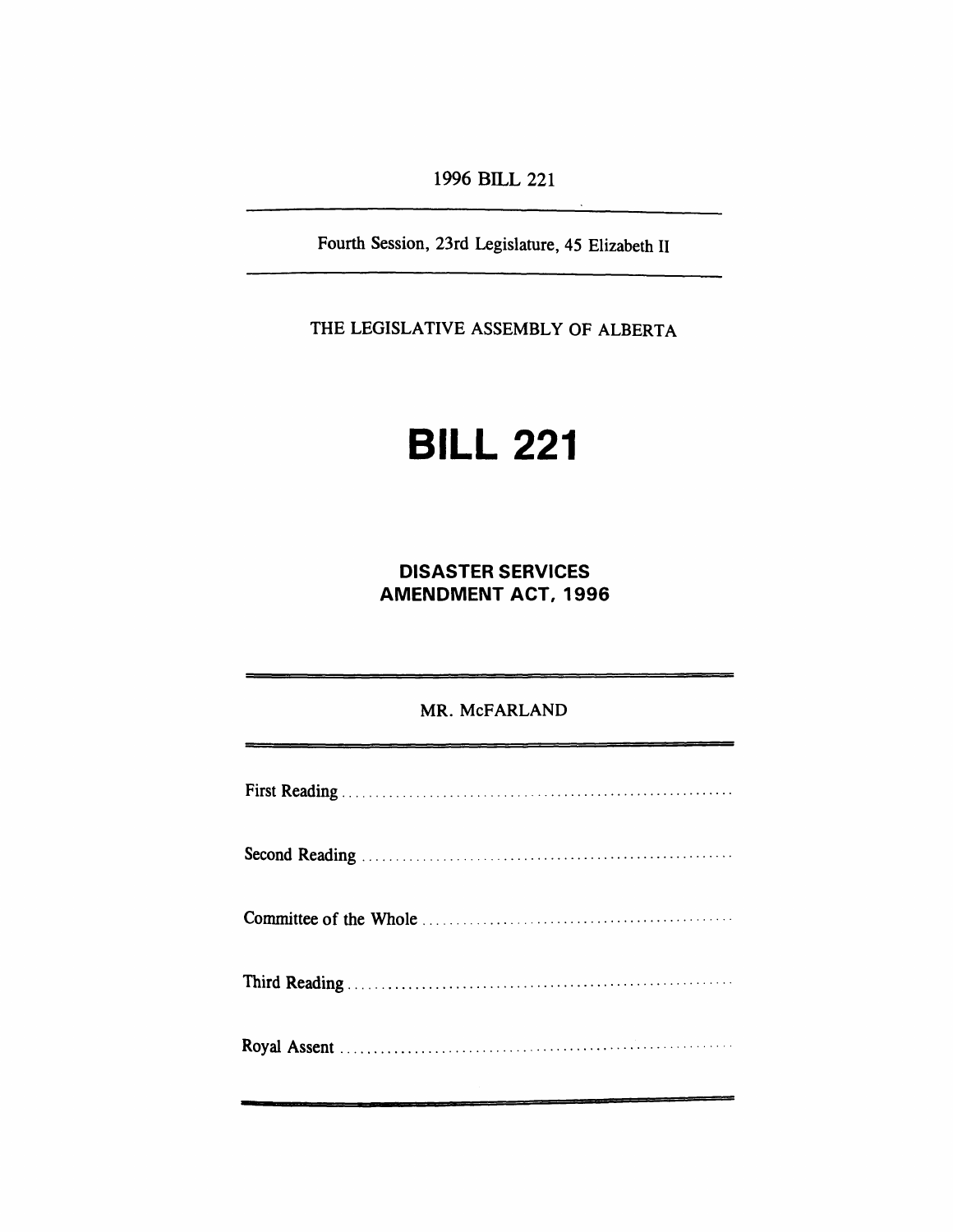*Bill 221 Mr. McFarland*

## *BILL 221*

*1996*

## *DISASTER SERVICES AMENDMENT ACT, 1996*

*(Assented to , 1996)*

*HER MAJESTY, by and with the advice and consent of the Legislative Assembly of Alberta, enacts as follows:*

- *1 The Disaster Services Act is amended by this Act.*
- *2 The following is added after section 10:*

*10.1(1) In this section "flood plain" means any area of land which has been flooded at least once in 50 years.*

*(2) No compensation shall be paid from the Disaster Relief Fund to any person who suffers loss or damage to any building, structure, fixture or improvement located on a flood plain when the loss or damage arises from or is associated with a flood.*

- *(3) Subsection (2) applies to any person whose interest in*
	- *(a) the building, structure, fixture or improvement, or*
	- *(b) the land on which the dwelling-house, structure, fixture or improvement is located*

*arose after June 30, 1997.*

*3 This Act comes into force on Proclamation.*